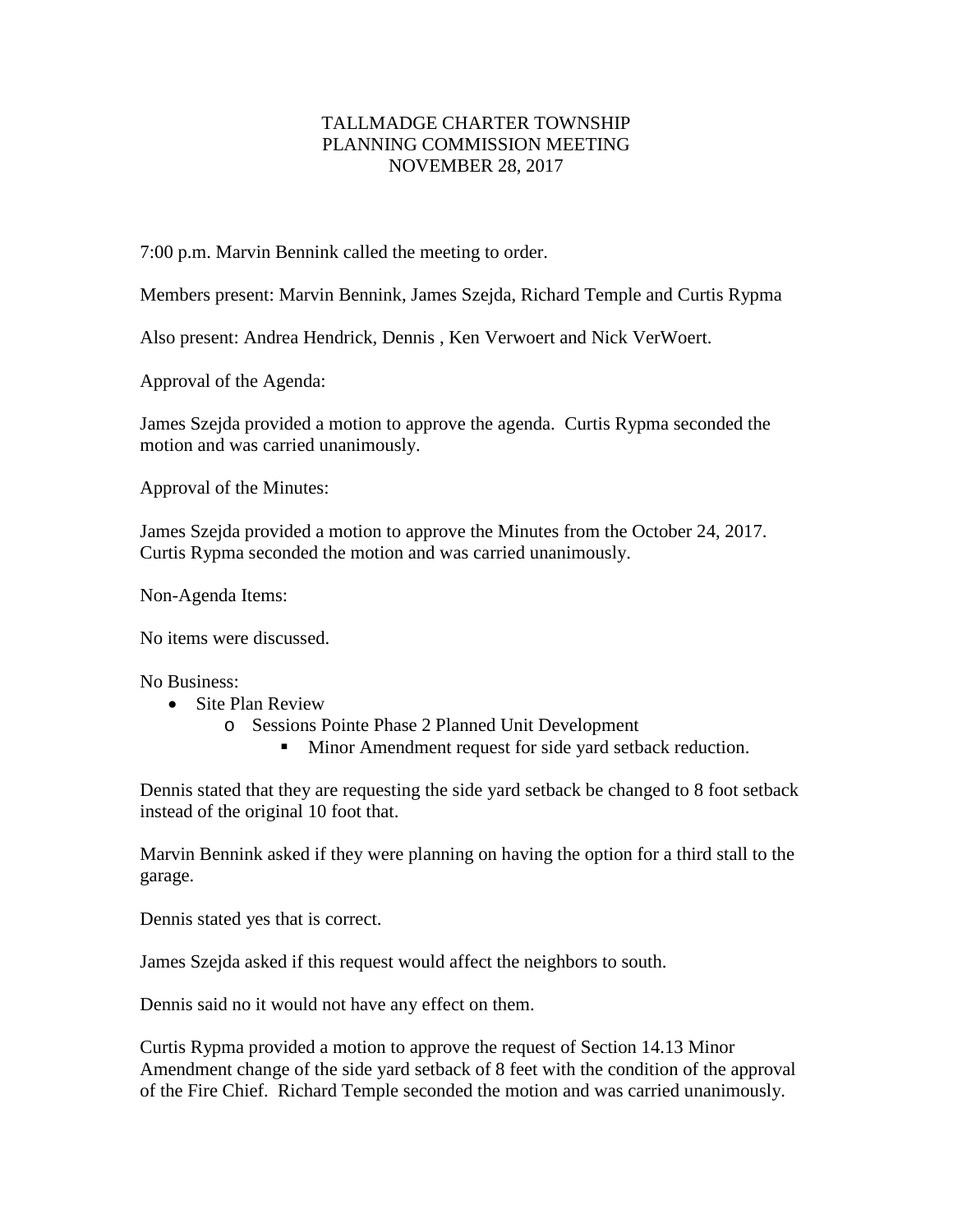- o VerWoert Construction
	- Seeking to construct contractor's office building and ware house, and real estate office at 151 Johnson Street.

Mr. VerWoert stated that he is intending to build an office building Johnson and  $2<sup>nd</sup>$  Ave. Mr. VoerWoert stated that he has provided a Site Plan. He also stated that he would like to go through Greg's notes and the recommendations to the Planning Commission would like to discuss each one of those to bring clarity to the comments and bring clarity to them. Mr. VerWoert stated that they have gone with a very neat and modern style and has provided samples of siding and of some of the architectural detail.

Mr. VerWoert stated that one of the first points on his recommendations that has been dated November 16 and on the second to the last page is his bullet points.

Marvin Bennink stated that they have those points.

Mr. VerWoert stated that not throw rocks at anything but the confirmation of the type of fixtures and the fixtures and photometrics for the LED ultra-lights. The fixtures he's referring to will be underneath the canopies. It's unfortunate and maybe it a typo but this stuff has been submitted to Greg in detail on multiple occasions and why he doesn't refer to them he doesn't know. But if you look back on the October 23<sup>rd</sup> review he referred to the photometrics of the Sylvania ultra-light fixtures which he is referring to them here of which all of this package was provided to him and not the Sylvania down cast light. So, it's under a canopy and it's not purposing it up but that's his first question. So, I'm not sure why there's gray area there but it's an LED disc under a canopy with no light escaping and he's had that documentation for months. He would like to ask if there are any questions about the exterior lighting.

Richard Temple asked our Planner Andrea Hendrick is the photometrics is it for particular lamp or are we trying to determine if the parking lot is getting the lamination we need to support.

Andrea Hendrick stated that she understands that were not submitted in your plan. Andrea Hendrick asked the applicant to state where the lights on his plan.

Mr. VerWoert stated that they are indicated by the legend. They will be located under the canopy which will be the Sylvania ultra and a couple more Sylvania will be located under another canopy. The black "spider" looking will be the wall packs so that will be the parking lot lamination and he understands that the photometric design of this will prevent light from escaping.

Richard Temple stated that the idea of it is to prevent lighting going across your property line. He also asked if

Andrea Hendrick stated that the concern is about the other properties.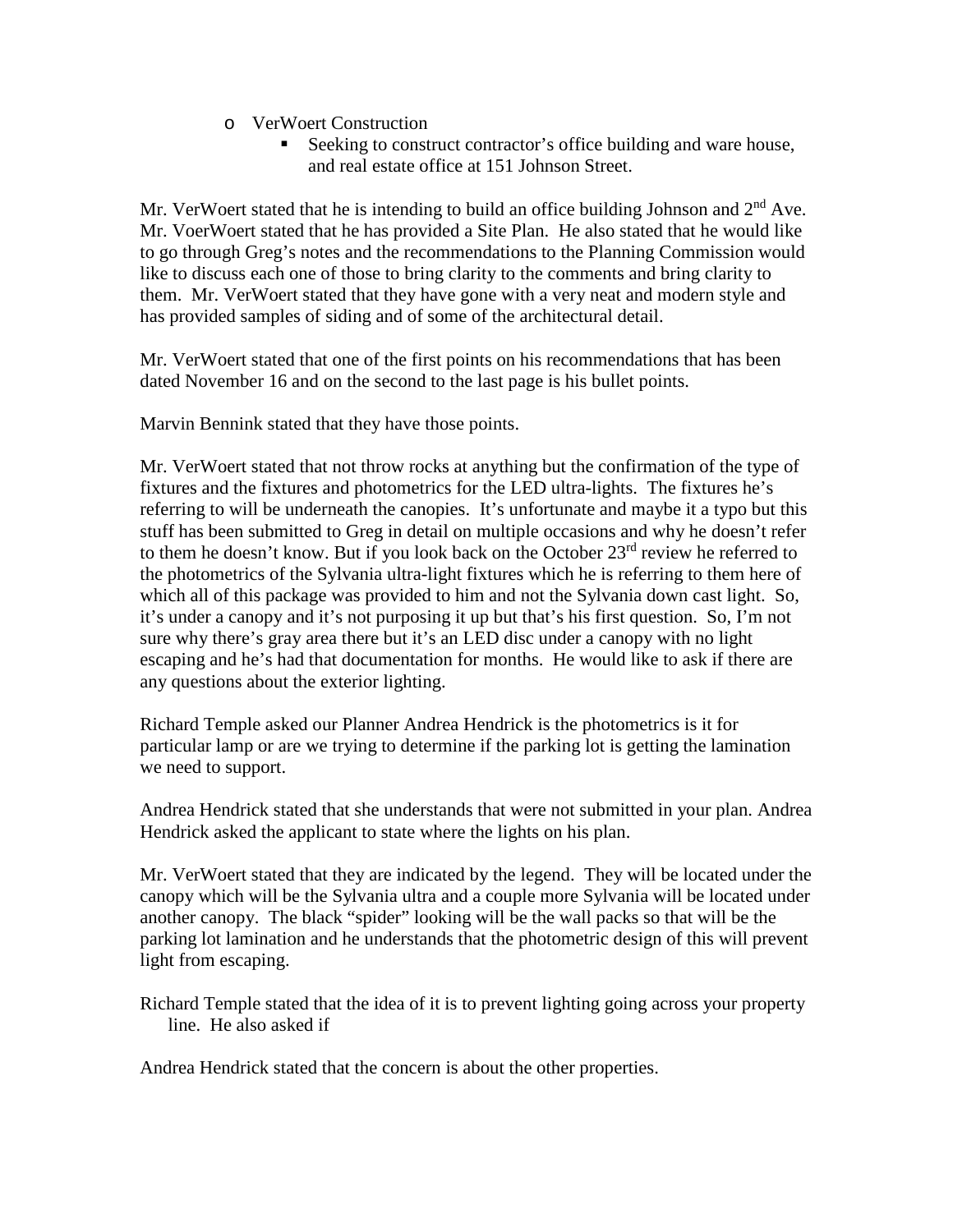Richard Temple asked if it was about the spill over for the surrounding properties.

Andrea stated that was correct.

Richard Temple stated that it wasn't shown on the elevations but asked it is all on the south and the west side of the building.

Mr. VerWoert stated that the lights that are under that canopy is what Greg Ransford has the concern about. He also stated that Greg acted like he didn't have them and see that the commissioners do in deed have them.

Commissioners stated that they received the lighting information when they arrived.

Richard Temple asked since the lighting is not shown on the elevation he would like to confirming that all of the lighting will be located to the west and south side of the building.

Mr. VerWoert stated that it is for the West and South side of the building.

Curtis Rypma stated that fixture and photometrics for the LED Ultra-Lights was not provided.

Mr. VerWoert stated that it was submitted multiple times and the package has been paper clipped since day one of all the different ones that were supplied and that's where he is struggling with Greg on these issues and just wanted to point it out. Mr. VerWoert stated that Greg had it on October 23rd but refers to not have it in this last review. He also stated that it was a lot to review but just pointing out on what he knows.

Mr. VerWoert stated the next bullet point is the intended use of the buildings separate stalls. This design of the building is situated in such a way that it's broken up into our office in the front portion with a connection cell for our construction company, storage and for future use which is unknown at this time.

Richard Temple asked if the future use is a rental unit.

Mr. VerWoert stated that it could be and it could also be sold. He also stated that there is no plan. Mr. VerWoert commented that he wants to use the land to the best of its ability he also thought it would be easier to do it at one time.

Richard Temple referred back to Andrea Hendrick with the question of would a multitenant building have a different parking requirement.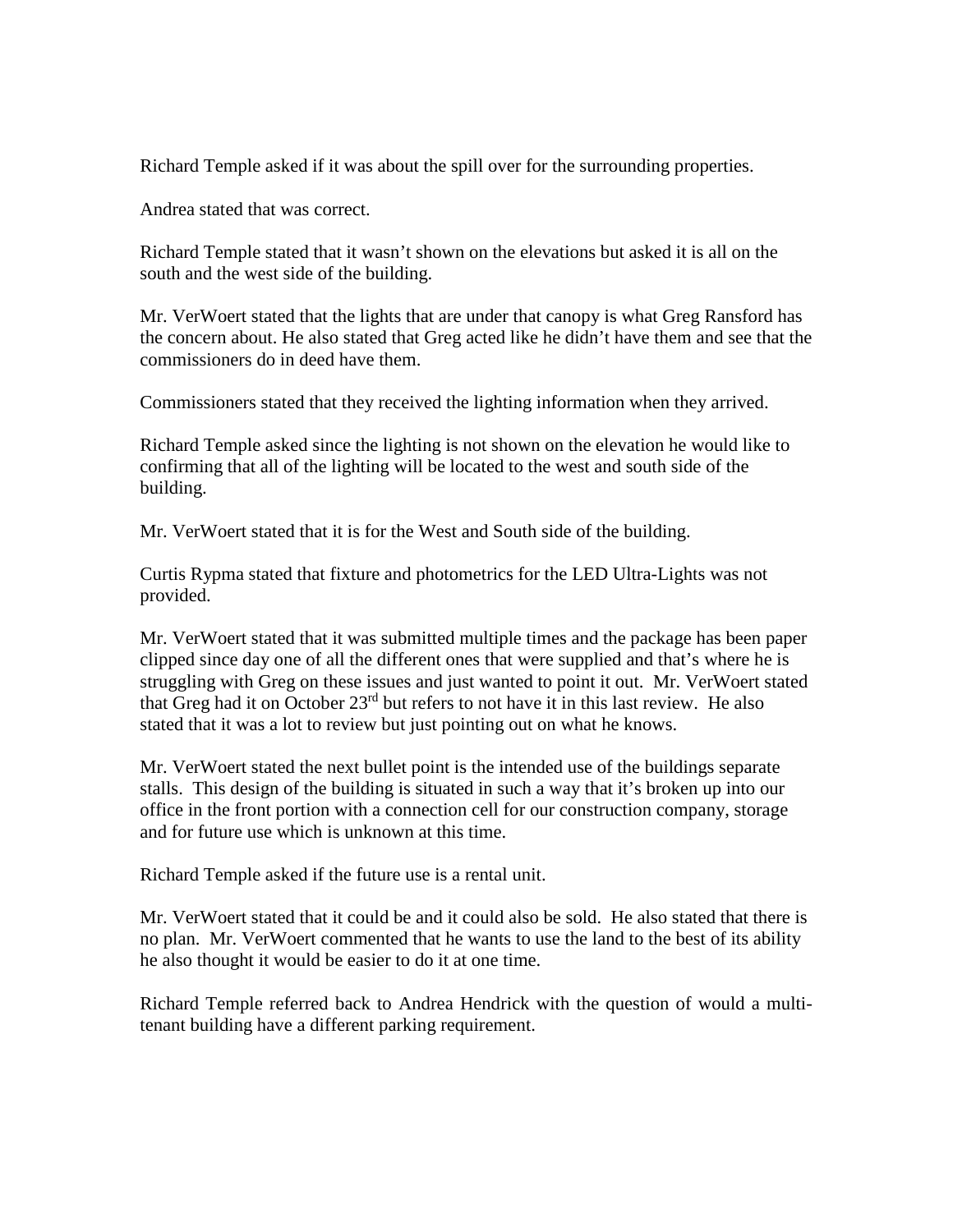Andrea Hendrick stated that the parking requirements are determined by the use. Also, if the applicant potentially builds it you will have a limited use of the building if you do not have adequate parking or the ability to expand parking.

Mr. VerWoert stated on the current site plan there are 16 parking spaces that will be provided.

Curtis Rypma stated that with it's current use as submitted there is adequate parking.

Mr. VerWoert stated that was correct.

James Szejda questioned if we could limit the parking spaces if it becomes a multi-use building.

Richard Temple stated that a concern might arise with outdoor storage/display if a change of use should occur.

Mr. VerWoert stated that the ordinance refers to outdoor storage not being allowed.

Richard Temple asked if outdoor storage would allow work trailers with advertising be allowed to park outdoors.

Andrea Hendrick stated that trailers of any kind are not allowed to be parked outside.

Marvin Bennink questioned outdoor storage and parking trailers and other items outdoors.

Mr. VerWoert stated that his work equipment/trailers will not be parked outside.

Andrea Hendrick stated that per the ordinance in the C-2 district outdoor storage is not allowed.

Richard Temple asked Andrea Hendrick for the recommendation regarding the Site Plan application.

Andrea Hendrick stated that it is Greg Ransford's recommendation is that the Planning Commission table the applicant.

Mr. VerWoert stated that the site plan submitted has adequate parking per the Township Ordinance.

Andrea Hendrick stated that if applicant changes the use of the space the applicant will need to come back to the planning commission for an amendment change to the site plan.

Mr. VerWoert moved on to the next bullet point which was the access easement to the north and east should be required.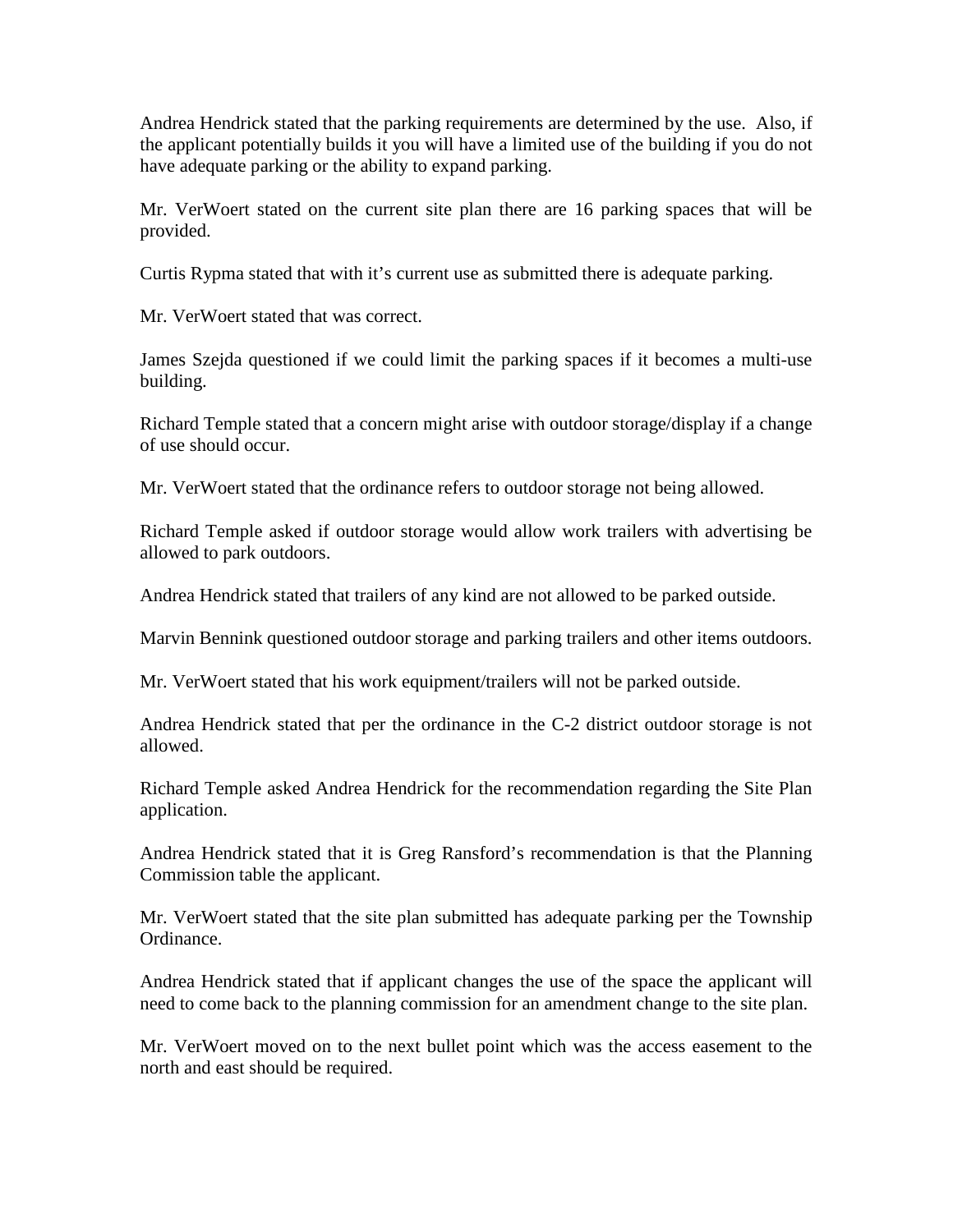Mr. VerWoert staed that he is not sure what Greg Ransford mean by the access easement.

Richard Temple questioned if there has been any documentation from the Fire Chief.

Mr. VerWoert stated that the only item noted from the Fire Chief was a Knox Box.

Curtis Rypma stated that if the parcel was ever developed an easement would be in place so access could be shared.

Mr. VerWoert questioned why would he need to provide access for someone else to the north and also to the east.

Richard Temple stated the idea of an easement is that the rest of the property to the other side is zoned C-2 that in the future would minimize the number of curb cuts. I would interpret some kind of easement for a drive to connect the properties in the future to be added to the adjacent parking. Nothing constructed but provide a legal easement.

Mr. VerWoert stated that not knowing the nature intended uses of the spots to save money them money on the curb cut.

Curtis Rypma stated that it's not to save future owners money but it's for safety that you don't have multiple curb cuts. Curtis Rypma realizes that  $2<sup>nd</sup>$  Ave is currently gravel road.

Mr. VerWoert stated that it was never discussed with Greg Ransford in prior meetings.

Mr. VerWoert stated the next item is the extension of the fence on the north property line. The site plan shows the fence stopping at 20 feet back which is the setback of the building and it's a powerline easement and not sure if they would approve him bringing it back there. There is currently a brand-new fence that was constructed this past fall that is under the powerline. Will build a fence but not sure what the benefit would be to have a fence backed up to another fence.

Curtis Rypma asked if he had a problem extending the fence.

Mr. VerWoert stated that he doesn't have a problem extending it but not sure if the Consumers Power company would allow it.

Richard Temple stated that with the fence that is there to screen and with commercial property to the north and the enclosure around the dumpster he's not as concerned with the additional screen with extending the fence.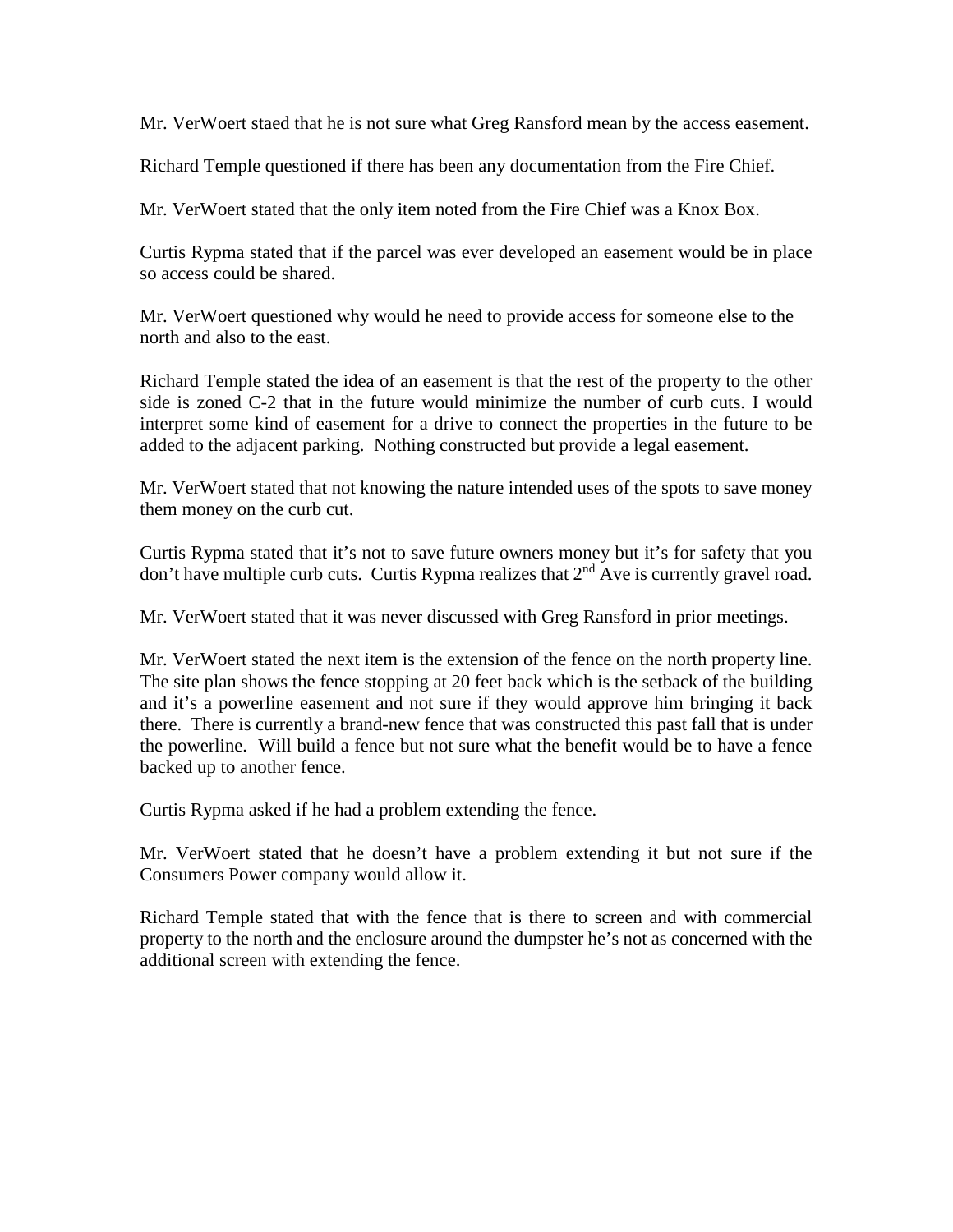Mr. VerWoert's next item was the construction of a pathway along  $2<sup>nd</sup>$  Ave or payment in lieu of construction should be provided or neither. Mr. VerWoert stated that on the site plan it shows them providing sidewalks on Johnson Street. In the two meetings that where held in this office preparatory to all of this, at no time was a sidewalk on a gravel road discussed, expressed or mentioned.

Marvin Bennink stated that it has become required recently in C-2, either build it or in lieu of.

Richard Temple asked Andrea Hendrick what is required.

Andrea Hendrick stated that the Lake Michigan Drive and Ironwood corridors it is required or have the payment in lieu and with other remaining streets it has been required in C-2 but if it's required, payment in lieu or the planning commission has the discretion not to require it.

Curtis Rypma asked then it would be our discretion with this site plan but in the other corridors it is require to build or payment in lieu of.

Andrea Hendrick stated that was correct.

James Szejda doesn't think that constructing the sidewalk is necessary on the gravel road.

Curtis Rympa also agrees it is unnecessary to build on the gravel road.

Mr. VerWoert talked about Whether overhead doors comply with Section 11.02(b)

• In the instance the overhead doors do comply, then screening of the overhead doors should be considered pursuant to the review standard provided in Section 18.06(n) and also the next items of whether a fence or greenbelt is required on the west and south property lines. Mr. VerWoert stated that on the west view of the site plan it is shown that there is screening and a green belt all along the west property line and also along the south property line with different planting, indigenous and pine trees and feels that he has addressed these items.

Curtis Rypma stated that agrees that there is a greenbelt and a buffer there and would not add the fence there.

## Andrea Hendrick stated

Mr. VerWoert continued to the next item which was submission of a compliant west elevation at the meeting. Mr. VerWoert supplied the revised site plan at the meeting that is equaling an excessive 20% of glass with glass in the overhead doors and now have glass panels above the service doors with transoms above the windows on the west elevation which meets the criteria of the 20%. The total amount of glass on the west elevation 21.31%.